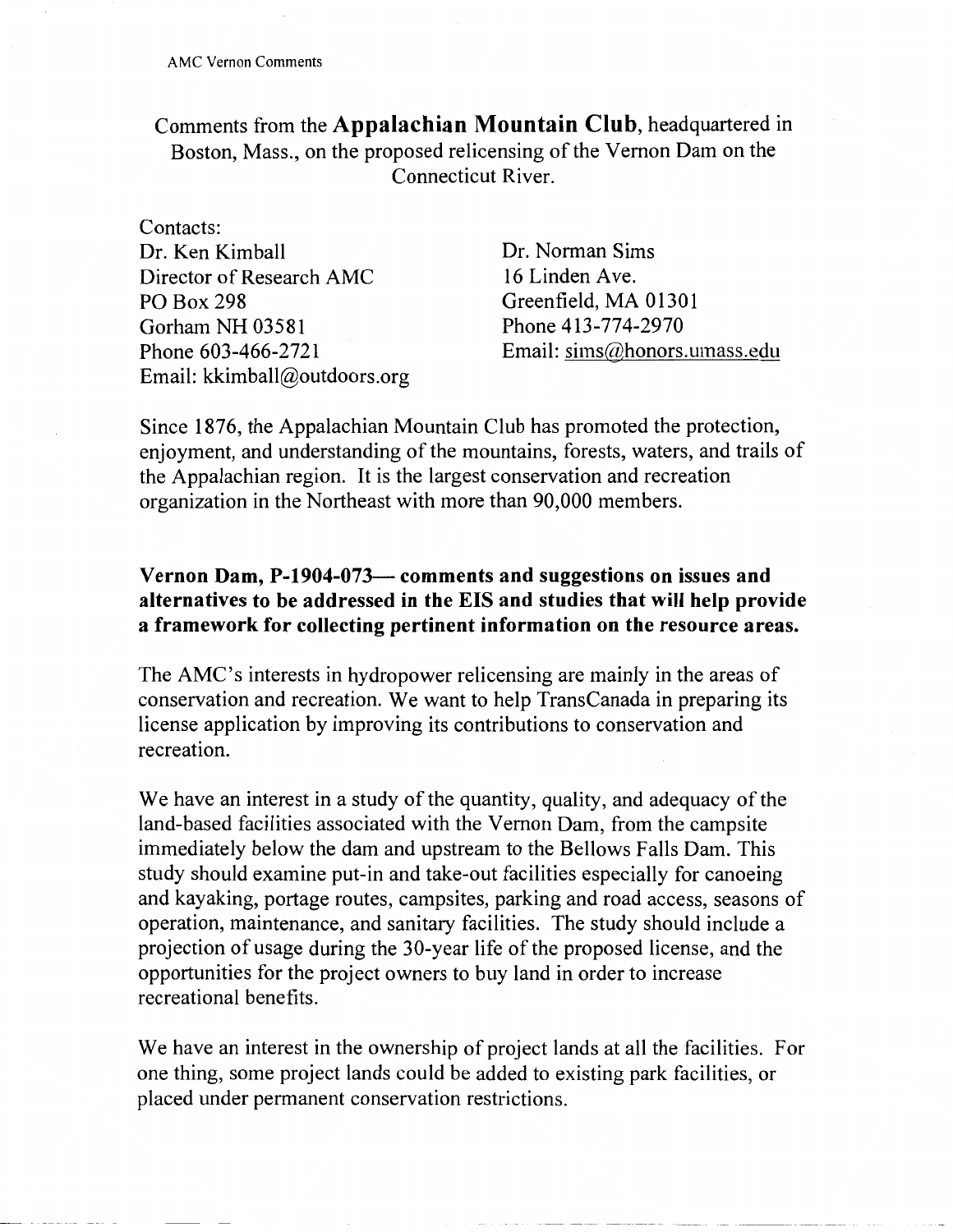We have an interest in the historical study of the river as it existed prior to the construction of the dams, including photographs of the natural riverbed. This will reveal what was lost during dam construction. With multiple changes in ownership, these historical records should be located and preserved soon.

We have an interest in the creation of improved opportunities for multipleday canoe and kayak trips on the Connecticut River. We need a study of the facilities that are necessary for canoe access to the river. Most of the existing facilities were designed for day use by motorboats. The ramps and other facilities are not particularly suited to canoeists, particularly those using wood-and-canvas canoes. Campsites are inadequate and sometimes completely filled up by parties that arrive in motorboats and stay for a week. The portage trail around the Vernon facility is the best of the three TransCanada facilities, yet it is far short of satisfactory.

We have an interest in off-site mitigation because of impacts of the Vernon Dam that cannot be corrected as long as the facility remains. Such off-site mitigation could be in line with the watershed viewpoint taken by the Department of Interior in designating the Connecticut River and Watershed as the first National Blueway River. Other federal agencies such as the U.S. Army Corps of Engineers, which signed an MOU with Interior, could contribute to this off-site mitigation and further their commitment to the National Blueway System goals.

We have an interest in the educational benefits provided to the public by the facility owners. How can the projects promote leadership training and outdoor recreation in area schools? Can informational signage and kiosks at project facilities promote education about invasive species, water flows, the history of the area, who to call with problems, and what to do to get involved?

Studies could assess the flows in the river from Bellows Falls to Vernon, and below Vernon, and their impacts on boating recreation. Given the in-stream flows that are controlled by hydropower facilities, such a study might recommend priority use by motorboats or canoes in certain reaches. The study should assess potential and existing conflicts between different types of boating on the Connecticut River.